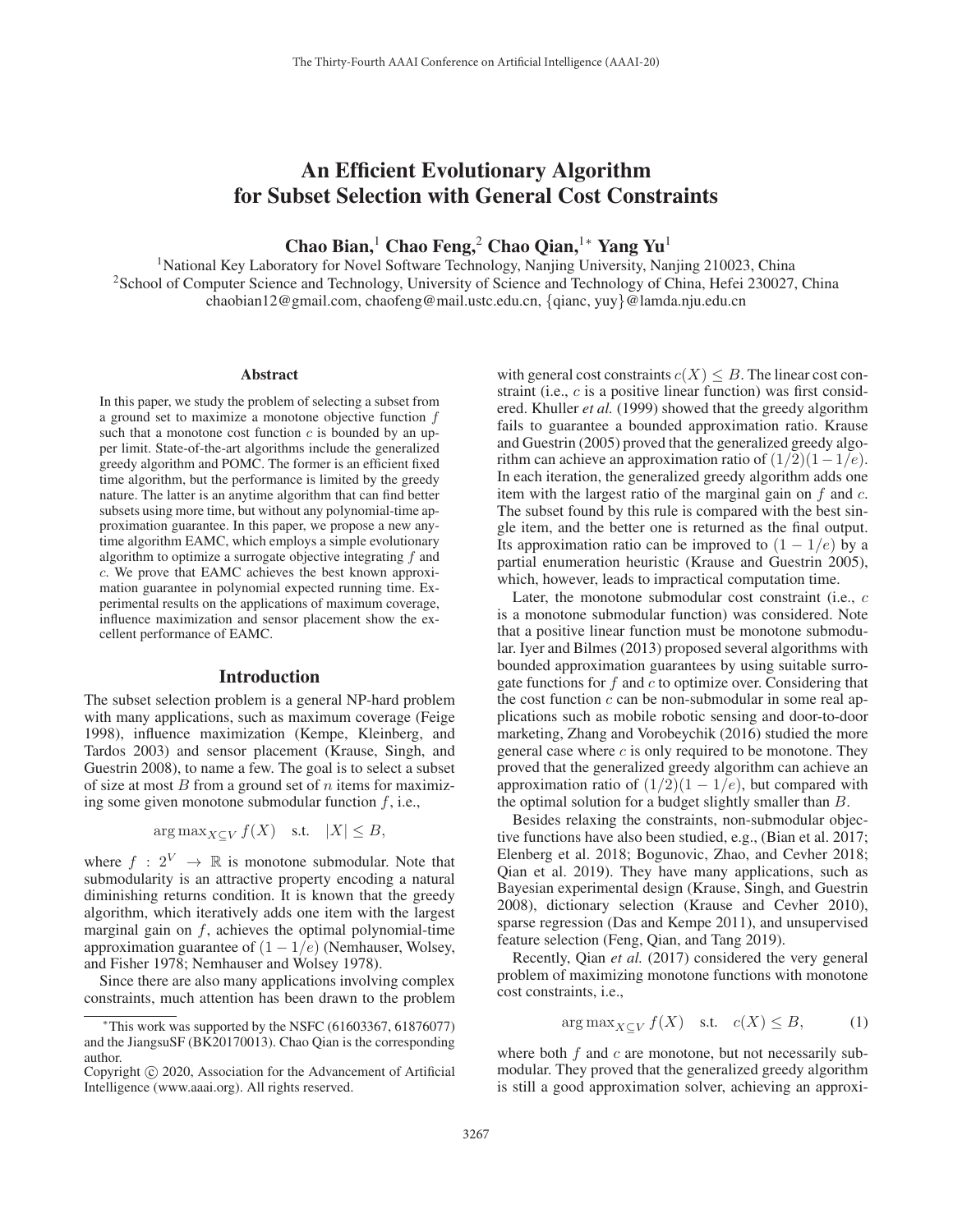mation ratio of  $(\alpha_f/2)(1-e^{-\alpha_f})$ , where  $\alpha_f$  is the submodularity ratio measuring how close  $f$  is to submodularity.

It is also well known that the performance of the generalized greedy algorithm may be limited by the greedy nature. Qian *et al.* (2017) thus proposed an anytime algorithm POMC which can use more time to find better solutions. Note that the generalized greedy algorithm is a fixed time algorithm. By adopting the Pareto optimization technique (Friedrich and Neumann 2015; Qian, Yu, and Zhou 2015), POMC employs a simple multi-objective evolutionary algorithm (EA) to maximize  $f$  and minimize  $c$  simultaneously. POMC can also achieve the approximation ratio of  $(\alpha_f/2)(1 - e^{-\alpha_f})$ . Furthermore, Roostapour *et al.* (2019) showed the advantage of POMC in dynamic environments. When the budget  $B$  changes dynamically, POMC can maintain the  $(\alpha_f/2)(1 - e^{-\alpha_f})$ -approximation ratio, while the generalized greedy algorithm cannot.

However, we find from the theoretical results in (Qian et al. 2017; Roostapour et al. 2019) that either to achieve the approximation ratio of  $(\alpha_f/2)(1 - e^{-\alpha_f})$  in static environments or to maintain this approximation ratio in dynamic environments, the required expected running time of POMC is unbounded, which can be exponential. This implies that POMC is not a polynomial-time approximation algorithm, making it undesirable for the concerned problem Eq. (1).

In this paper, we propose a new anytime algorithm called EAMC, which employs a simple EA to maximize the surrogate objective  $f(X)/(1 - e^{-\alpha_f c(X)/B})$ . We prove that EAMC can achieve the  $(\alpha_f/2)(1-e^{-\alpha_f})$ -approximation ratio in at most  $2en^2(n+1)$  expected running time, where *n* is the size of the ground set  $V$ . We empirically evaluate the performance of EAMC on the applications of maximum coverage, influence maximization and sensor placement. The linear cost constraint as well as the routing constraint (where the cost function is monotone non-submodular) are considered. Experimental results show that compared with the generalized greedy algorithm, EAMC can always find better solutions using a little more running time, providing an alternative for solving the problem Eq. (1) as more computational resources are available nowadays.

# Preliminaries

Let  $\mathbb R$  and  $\mathbb R^+$  denote the set of reals and non-negative reals, respectively. Given a ground set  $V = \{v_1, v_2, \ldots, v_n\}$ , we study the functions  $f : 2^V \rightarrow \mathbb{R}$  over subsets of V A set study the functions  $f : 2^V \to \mathbb{R}$  over subsets of V. A set<br>function f is monotone if  $\forall X \subseteq Y$   $f(X) \leq f(Y)$  which function f is monotone if  $\forall X \subseteq Y$ ,  $f(X) \leq f(Y)$ , which implies that adding more items to a set never decreases the function value. Assume w.l.o.g. that monotone functions are normalized, i.e.,  $f(\emptyset)=0$ . A set function f is submodular (Nemhauser, Wolsey, and Fisher 1978) if for any  $X \subseteq$  $Y \subseteq V$  and  $v \notin Y$ ,  $f(X \cup \{v\}) - f(X) \ge f(Y \cup \{v\}) - f(Y)$ , which intuitively represents the diminishing returns property, i.e., adding an item to a set  $X$  gives a larger benefit than adding the same item to a superset  $Y$  of  $X$ .

For a general set function  $f$ , the notion of submodularity ratio as presented in Definition 1 is used to measure to what extent  $f$  has the submodular property. When  $f$  is monotone, it holds that (1)  $0 \leq \alpha_f \leq 1$ , and (2) f is submodular iff  $\alpha_f = 1$ . Note that there are also other notions, e.g., in (Krause and Cevher 2010; Das and Kempe 2011; Zhou and Spanos 2016), to characterize the closeness of  $f$ to submodularity.

Definition 1 (Submodularity Ratio (Zhang and Vorobeychik 2016)). *The submodularity ratio of a non-negative set function* f *is defined as*

$$
\alpha_f = \min_{X \subseteq Y, v \notin Y} \frac{f(X \cup \{v\}) - f(X)}{f(Y \cup \{v\}) - f(Y)}.
$$
 (2)

The total curvature as presented in Definition 2 characterizes how close a monotone submodular function  $f$  is to modularity. It is easy to verify that  $1 \geq 1 - \kappa_f \geq 0$ . In this paper, we use  $\kappa_f$  for a general monotone function f as in (Zhang and Vorobeychik 2016; Bian et al. 2017; Qian et al. 2017). Without the submodular property, it holds that  $1/\alpha_f \geq 1 - \kappa_f \geq 0$  by Eq. (2).

Definition 2 (Total Curvature (Conforti and Cornuéjols 1984; Vondrák 2010)). Let f be a monotone submodular *set function. The total curvature of* f *is*

$$
\kappa_f = 1 - \min_{v \in V: f(\{v\}) > 0} \frac{f(V) - f(V \setminus \{v\})}{f(\{v\})}.
$$

The concerned problem is presented in Definition 3, which is to maximize a monotone objective function f such that a monotone cost function  $c$  is upper bounded by a budget  $B$ . Both  $f$  and  $c$  are not necessarily submodular. Assume that  $f$  is given by a value oracle, i.e., for any subset  $X$ , an algorithm can query an oracle to obtain the value of  $f(X)$ . As in (Zhang and Vorobeychik 2016; Qian et al. 2017), we assume that instead of the exact cost function c, only an  $\psi(n)$ -approximation  $\hat{c}$  can be obtained, where  $\forall X \subseteq V : c(X) \leq \hat{c}(X) \leq \psi(n) \cdot c(X)$ . This is because the exact computation of  $c$  may require exponential time in some real-world applications.

Definition 3 (The General Problem). *Given a monotone objective function*  $f : 2^V \rightarrow \mathbb{R}^+$ , a monotone cost function  $c: 2^V \rightarrow \mathbb{R}^+$  and a budget B, to find

$$
\arg \max_{X \subseteq V} f(X) \quad \text{s.t.} \quad c(X) \le B. \tag{3}
$$

Here are three applications with monotone submodular objective functions, that will be empirically studied in this paper. Given a family of sets that cover a universe of elements, maximum coverage (Feige 1998) is to select some sets whose union is maximal under a cost budget. It is easy to verify that  $f$  is monotone and submodular.

Definition 4 (Maximum Coverage). *Given a set* U *of elements, a collection*  $V = \{S_1, S_2, \ldots, S_n\}$  *of subsets of* U, a *monotone cost function*  $c : 2^V \rightarrow \mathbb{R}^+$  *and a budget* B *to find monotone cost function*  $c: 2^V \to \mathbb{R}^+$  *and a budget B, to find* 

$$
\arg \max_{X \subseteq V} f(X) = \left| \bigcup_{S_i \in X} S_i \right| \quad \text{s.t.} \quad c(X) \leq B.
$$

Influence maximization is to identify a set of influential users in social networks. Let a directed graph  $G = (V, E)$ represent a social network, where each node is a user and each edge  $(u, v) \in E$  has a probability  $p_{u,v}$  representing the influence strength from user  $u$  to  $v$ . Given a budget  $B$ , influence maximization is to find a subset  $X$  of  $V$  such that the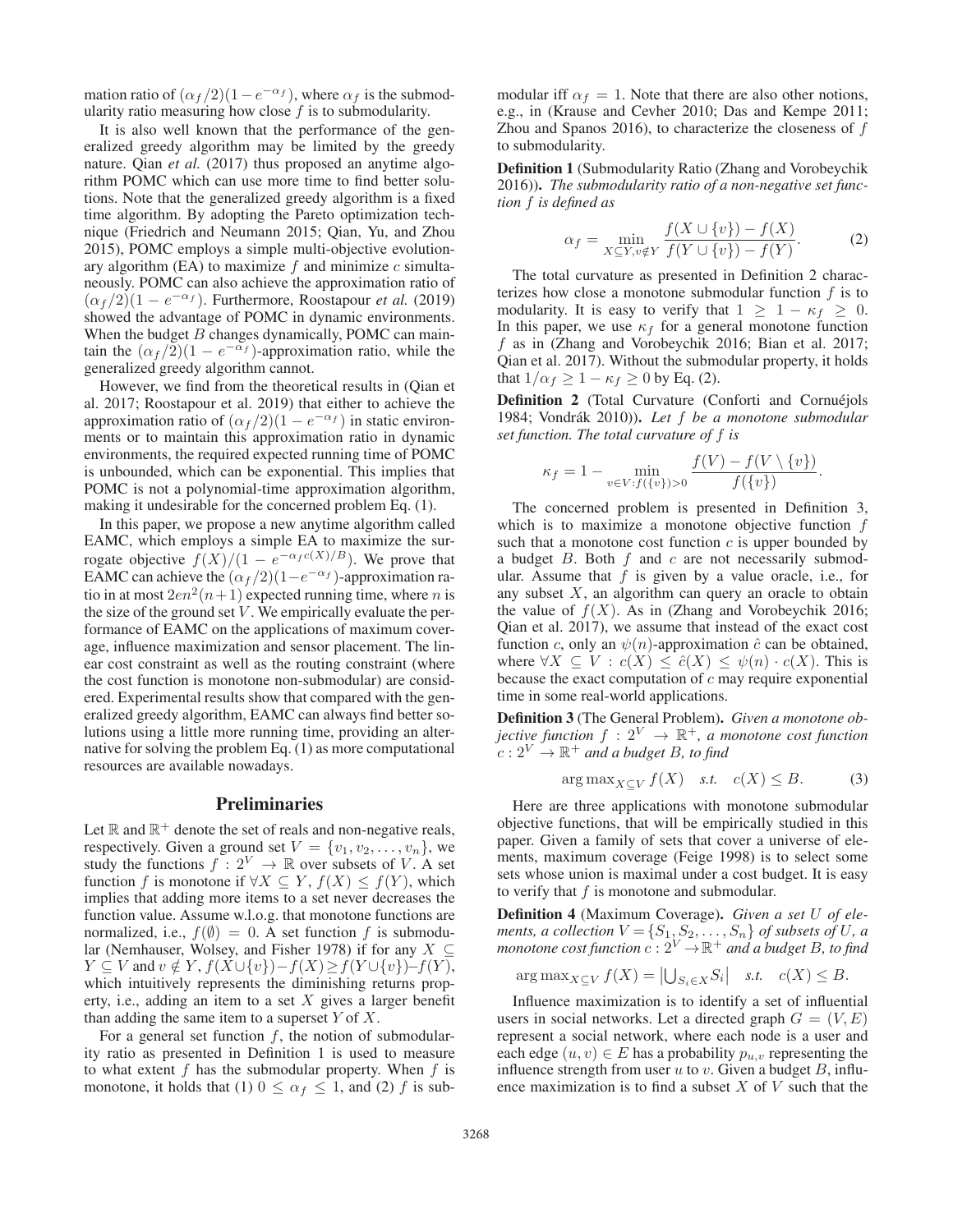expected number of nodes activated by propagating from X is maximized (Kempe, Kleinberg, and Tardos 2003). A fundamental propagation model is Independence Cascade (IC). It uses a set  $A_t$  to record the nodes activated at time t, and at time  $t + 1$ , each inactive neighbor v of  $u \in A_t$  becomes active with probability  $p_{u,v}$ . This process is repeated until no nodes get activated at some time. The set of nodes activated by propagating from X is denoted as  $IC(X)$ , which is a random variable. The objective  $\mathbb{E}[|IC(X)|]$  called influence spread is monotone and submodular. Note that  $\mathbb{E}[\cdot]$  denotes the expectation of a random variable.

Definition 5 (Influence Maximization). *Given a directed graph*  $G = (V, E)$ *, edge probabilities*  $p_{u,v}$  *where*  $(u, v) \in E$ *, a* monotone cost function  $c: 2^V \rightarrow \mathbb{R}^+$  and a budget B, to find

$$
\arg \max_{X \subseteq V} f(X) = \mathbb{E}[|IC(X)|] \quad \text{s.t.} \quad c(X) \leq B.
$$

Sensor placement (Krause, Singh, and Guestrin 2008) is to decide where to place a limited number of sensors such that the uncertainty is mostly reduced. Let  $o_i$  denote a random variable representing the observations collected from location  $v_i$  by installing a sensor. Note that the conditional entropy (i.e., remaining uncertainty) of a total set  $U$  of random variables having observed a subset S is  $H(U \mid S) =$  $H(U) - H(S)$ , where  $H(\cdot)$  denotes the entropy. Thus, the goal is to select a subset  $X$  of locations maximizing the entropy of  $\{o_i | v_i \in X\}$ . It is known that the entropy  $H(\cdot)$  is monotone and submodular.

**Definition 6** (Sensor Placement). *Given* n *locations*  $V = \{y_1, y_2, \ldots, y_k\}$  a monotone cost function  $c : 2^V \rightarrow \mathbb{R}^+$  $\{v_1, v_2, \ldots, v_n\}$ , a monotone cost function  $c: 2^V \to \mathbb{R}^+$ <br>and a budget B to find *and a budget* B*, to find*

$$
\arg \max_{X \subseteq V} H(\{o_j \mid v_j \in X\}) \quad \text{s.t.} \quad c(X) \leq B.
$$

For these applications, the cost constraint can be a simple size constraint, i.e.,  $c(X) = |X|$ , or a general linear cost constraint, i.e.,  $c(X) = \sum_{i:v_i \in X} c_i$ . In some situations, it,<br>however, can be more complex e.g. a routing constraint however, can be more complex, e.g., a routing constraint, which is monotone non-submodular. For example, in mobile robotic sensing domains, the costs of moving between locations as well as that of making measurements at locations need to be counted. Let a graph  $G = (V, E)$  characterize the routing network of all locations, where  $c_e$  denotes the cost of traversing an edge  $e \in E$  and  $c_v$  denotes the cost of visiting a node  $v \in V$ . The cost function is  $c(X) = c_R(X) + \sum_{v \in X} c_v$  (Zhang and Vorobey-<br>chik 2016) where  $c_R(X)$  is the cost of the shortest walk to chik 2016), where  $c_R(X)$  is the cost of the shortest walk to visit each node in  $X$  at least once, which is generally nonsubmodular (Herer 1999) and cannot be exactly computed in polynomial time. In the experiments, both linear cost and routing constraints will be used.

### Previous Algorithms

In this section, we introduce two state-of-the-art algorithms for the concerned problem, i.e., maximizing monotone functions with monotone cost constraints.

## The Generalized Greedy Algorithm

As shown in Algorithm 1, the generalized greedy algorithm selects one item maximizing the ratio of the marginal gain

#### Algorithm 1 Generalized Greedy Algorithm

**Input**: a monotone objective function  $f$ , a monotone approximate cost function  $\hat{c}$ , and a budget  $\hat{B}$ **Output:** a solution  $X \subseteq V$  with  $\hat{c}(X) \leq B$ Process: 1: Let  $X = \emptyset$  and  $V' = V$ ; 2: repeat 3:  $v^* \in \arg \max_{v \in V'} \frac{f(X \cup \{v\}) - f(X)}{\hat{c}(X \cup \{v\}) - \hat{c}(X)};$ 4: **if**  $\hat{c}(X \cup \{v^*\}) \leq B$  then<br>5:  $X = X \cup \{v^*\}$ 5:  $X = X \cup \{v^*\}$ <br>6: **end if** end if 7:  $V' = V' \setminus \{v^*\}$ 8: until  $V' = \emptyset$ 

9: Let  $u^* \in \arg \max_{u \in V : \hat{c}(\{u\}) \leq B} f(\{u\})$ 

10: **return** arg max $s \in \{X, \{u^*\}\}\$  f(S)

on  $f$  and  $\hat{c}$  in each iteration. After examining all items (i.e.,  $V' = \emptyset$ , the found subset is compared with the best single item (i.e.,  $u^*$  in line 9), and the better one is returned.

Zhang and Vorobeychik (2016) first proved that for the problem in Definition 3 where  $f$  is submodular, the generalized greedy algorithm can obtain a subset  $X$  satisfying

$$
f(X) \ge (1/2)(1 - 1/e) \cdot f(X),
$$

where

$$
f(\tilde{X}) = \max \{ f(X) \mid
$$
  
\n
$$
c(X) \leq B \cdot \frac{\alpha_{\hat{c}}(1 + \alpha_c^2(K_c - 1)(1 - \kappa_c))}{\psi(n)K_c} \},
$$
\n(4)

and  $K_c = \max\{|X| \mid c(X) \leq B\}$ , i.e., the largest size of a subset satisfying the constraint. As  $0 \leq \alpha_{\hat{c}}, \alpha_c \leq 1$ ,  $1 - \kappa_c \leq 1/\alpha_c$  and  $\psi(n) \geq 1$ , it holds that

$$
\frac{\alpha_{\hat{c}}(1+\alpha_c^2(K_c-1)(1-\kappa_c))}{\psi(n)K_c} \le 1.
$$

Thus,  $\tilde{X}$  is actually an optimal solution of the problem Eq. (3) with a slightly smaller budget constraint. Qian *et al.* (2017) extended the analysis to the general situation where  $f$  is not necessarily submodular, and proved the approximation ratio of  $(\alpha_f / 2)(1-e^{-\alpha_f})$  w.r.t.  $f(\tilde{X})$ , as shown in Theorem 1.

Theorem 1. *(Qian et al. 2017) For the problem in Definition 3, the generalized greedy algorithm finds a subset*  $X \subseteq V$  *with* 

$$
f(X) \ge (\alpha_f/2) \cdot (1 - e^{-\alpha_f}) \cdot f(\tilde{X}),
$$

*where*  $f(\tilde{X})$  *is defined in Eq.* (4)*.* 

#### The POMC Algorithm

Though the generalized greedy algorithm is an efficient fixed time algorithm, its performance may be limited due to the greedy nature. Based on Pareto Optimization (Friedrich and Neumann 2015; Qian, Yu, and Zhou 2015), Qian *et al.* (2017) proposed an anytime algorithm POMC for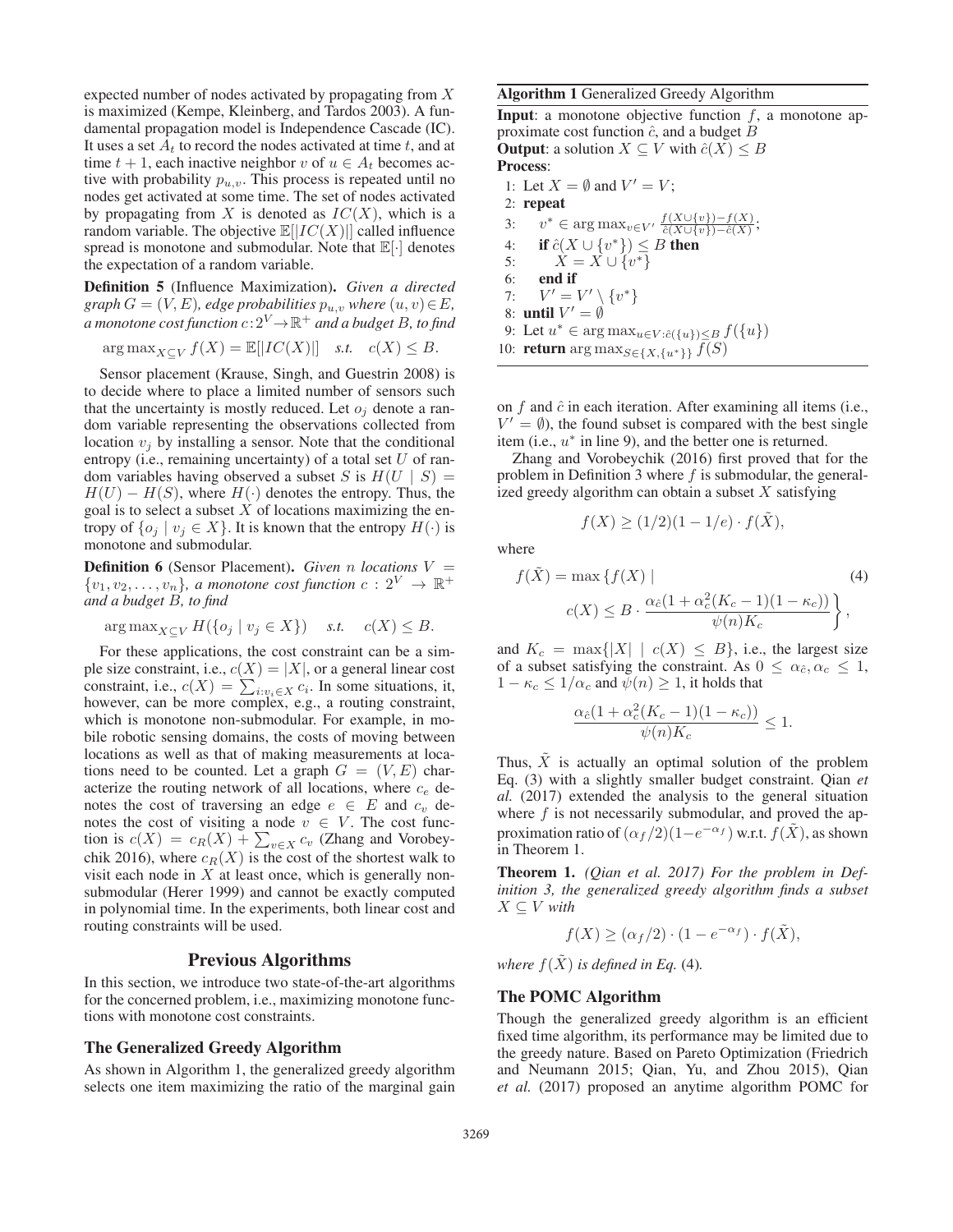maximizing Monotone functions with monotone Cost constraints. POMC can use more time to find better subsets.

A subset  $X \subseteq V$  can be naturally represented by a Boolean vector  $x \in \{0,1\}^n$ , where the *i*-th bit  $x_i = 1$  iff  $v_i \in X$ . For notational convenience, we will not distinguish  $x \in \{0,1\}^n$  and its corresponding subset X. The idea of POMC is to reformulate the constrained problem Eq. (3) as a bi-objective maximization problem

$$
\arg \max_{\boldsymbol{x} \in \{0,1\}^n} \big(f_1(\boldsymbol{x}), f_2(\boldsymbol{x})\big), \qquad (5)
$$

where  $f_1(x) = f(x)$  and  $f_2(x) = -\hat{c}(x)$ . In other<br>words POMC tries to maximize the objective function f and words, POMC tries to maximize the objective function  $f$  and minimize the approximate cost function  $\hat{c}$  simultaneously. Note that the solutions with large constraint violation (e.g.,  $\hat{c}(\mathbf{x}) \geq 2B$  in (Qian et al. 2017)) can be excluded from the optimization process by setting their  $f_1$  values to  $-\infty$ .

The domination relationship is used to compare solutions in the bi-objective setting. For two solutions  $x$  and  $x'$ ,  $x$ *weakly dominates*  $x'$ , denoted as  $x \succeq x'$ , if  $f_1(x) \geq$ <br> $f_1(x') \wedge f_2(x) > f_2(x')$ ; *x dominates*  $x'$  denoted as  $x \succeq$  $f_1(x') \wedge f_2(x) \ge f_2(x')$ ; *x dominates x'*, denoted as  $x \succ x'$  if  $x \succ x'$  and either  $f_1(x) > f_1(x')$  or  $f_2(x) > f_2(x')$ .  $x'$ , if  $x \geq x'$  and either  $f_1(x) > f_1(x')$  or  $f_2(x) > f_2(x')$ ;<br>they are *incomparable* if peither  $x \geq x'$  nor  $x' \geq x$ they are *incomparable* if neither  $x \succeq x'$  nor  $x' \succeq x$ .

To solve the transformed bi-objective maximization problem Eq. (5), POMC employs a simple multi-objective EA, i.e., lines 1-9 of Algorithm 2, inspired from the GSEMO algorithm (Laumanns, Thiele, and Zitzler 2004). Starting from the special solution  $0^n$  which represents the empty set (line 1), it iteratively uses bit-wise mutation and dominationbased comparison to improve the solutions maintained in the population  $P$  (lines 2-9). In each iteration, a parent solution  $x$  is first selected from  $P$  uniformly at random (line 3); then an offspring solution  $x'$  is generated by applying the bit-wise mutation operator to  $x$  (line 4); finally the generated offspring solution  $x'$  is used to update the population P according to the domination-based comparison (lines 5-7), making  $P$  always contain non-dominated solutions generated-so-far. After running  $T$  iterations, the solution with the largest  $f$  value while satisfying the cost constraint in  $P$  is output as the final solution (line 10).

The bit-wise mutation operator as presented in Definition 7 is a global search operator, which can generate any solution  $x' \in \{0,1\}^n$  from a solution *x*, with probability  $(1/n)^{H(\mathbf{x}, \mathbf{x}')}(1 - 1/n)^{n-H(\mathbf{x}, \mathbf{x}')}$ , where  $H(\cdot, \cdot)$  denotes the Hamming distance Hamming distance.

**Definition** 7 (Bit-wise Mutation). *For a solution*  $x \in$  $\{0,1\}^n$ , the bit-wise mutation operator generates a new off*spring solution by flipping each bit of x independently with probability* 1/n*.*

Qian *et al.* (2017) proved that POMC can achieve the approximation ratio of  $(\alpha_f/2)(1-e^{-\alpha_f})$  w.r.t.  $f(\tilde{X})$  by using at most  $enBP_{\text{max}}/\delta_{\hat{c}}$  iterations in expectation, as shown in Theorem 2. Note that the population size of POMC will increase by 1 in one iteration if the newly generated solution is incomparable with the solutions in  $P$ . Thus, if any two solutions in  $\{0, 1\}^n$  are incomparable, e.g., when  $f(x) = \hat{c}(x)$ and each  $x$  has a unique  $f$  value,  $P$  will continue to increase, resulting in an exponential population size. Furthermore, B and  $1/\delta_{\hat{c}}$  can also be exponentially large w.r.t. *n*. Thus, the running time of POMC is not polynomially upper bounded.

### Algorithm 2 POMC Algorithm

**Input**: a monotone objective function  $f$ , a monotone approximate cost function  $\hat{c}$ , and a budget B **Parameter:** the number  $T$  of iterations **Output:** a solution  $x \in \{0, 1\}^n$  with  $\hat{c}(x) \leq B$ Process: 1: Let  $x = 0^n$ ,  $P = \{x\}$  and  $t = 0$ ; 2: while  $t < T$  do 3: Select  $x$  from  $P$  uniformly at random;<br>4: Generate  $x'$  by applying bit-wise muta Generate  $x'$  by applying bit-wise mutation to  $x$ ; 5: if  $\sharp z \in P$  such that  $z \succ x'$  then

6:  $P = (P \setminus \{z \in P \mid x' \succeq z\}) \cup \{x'\}$ <br>7. **end if** 7: end if

8:  $t = t + 1$ <br>9: **end while** 

 $X \subseteq V$  with

10: **return** arg max<sub> $x \in P: \hat{c}(x) \leq B$   $f(x)$ </sub>

Theorem 2. *(Qian et al. 2017) For the problem in Definition 3, POMC with*  $\mathbb{E}[T] \le enBP_{\text{max}}/\delta_{\hat{c}}$  *finds a subset* 

$$
f(X) \ge (\alpha_f/2) \cdot (1 - e^{-\alpha_f}) \cdot f(\tilde{X}),
$$

*where* Pmax *denotes the largest size of the population* P *during the running of POMC,*  $\delta_{\hat{c}} = \min \{ \hat{c}(X \cup \{v\}) - \hat{c}(X) \mid$  $X \subseteq V, v \notin X$  *denotes the minimum increment on*  $\hat{c}$  *by adding a single item, and*  $f(X)$  *is defined in Eq.* (4)*.* 

As more and more computational resources are available, anytime algorithms are appealing now. It, however, still requires polynomial-time approximation guarantees to make the algorithms reliable. Our focus of this work is to develop an anytime algorithm with polynomial-time bounded approximation guarantees for solving the problem Eq. (3).

## The EAMC Algorithm

In this section, we propose a simple EA for maximizing Monotone functions with monotone Cost constraints, called EAMC. Instead of maximizing  $f$  in Eq. (3), EAMC introduces a surrogate objective  $g$  to be maximized, which can be formally defined as

$$
g(\boldsymbol{x}) = \begin{cases} f(\boldsymbol{x}) & |\boldsymbol{x}| = 0, \\ f(\boldsymbol{x})/(1 - e^{-\alpha_f \hat{c}(\boldsymbol{x})/B}) & |\boldsymbol{x}| \ge 1. \end{cases}
$$
 (6)

It can be seen that  $g$  takes into account both the original objective f and the cost  $\hat{c}$ . A smaller  $\hat{c}$  value or a larger f value will result in a larger q value.

During the optimization procedure, EAMC maintains a population  $P$  of solutions, and a newly generated solution  $x'$  will be compared only with the solutions in  $\text{bin}(|x'|)$ , which can be formally defined as which can be formally defined as

$$
bin(|x'|) = \{ z \in P \mid |z| = |x'| \}.
$$

That is,  $x'$  is only compared with the solutions in  $P$  which have the same size as  $x'$ . Such a setting can make the population P have a large diversity, and thus, improve the search ability of the algorithm. As the problem Eq. (3) requires to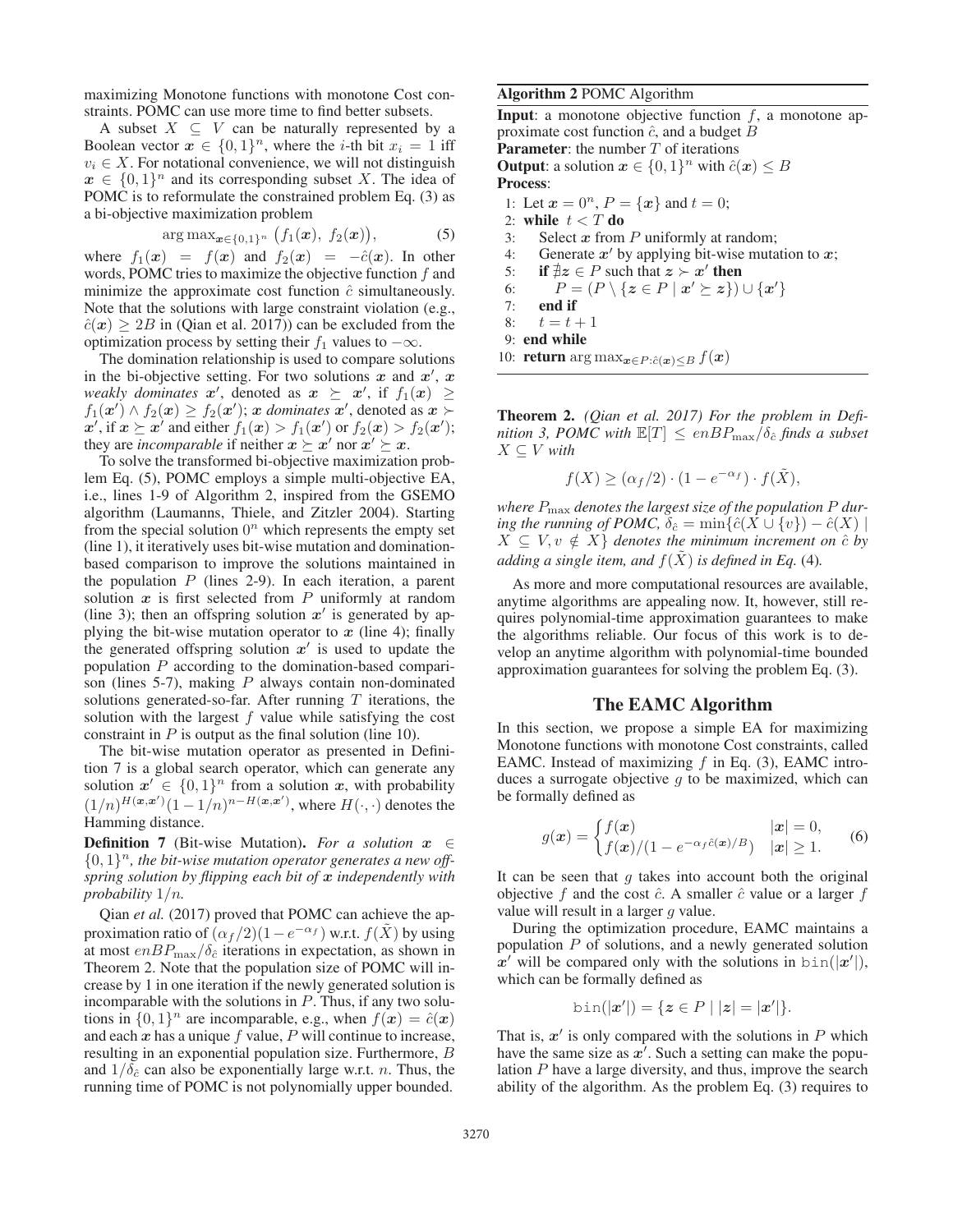## Algorithm 3 EAMC Algorithm

**Input**: a monotone objective function  $f$ , a monotone approximate cost function  $\hat{c}$ , and a budget B **Parameter:** the number  $T$  of iterations **Output:** a solution  $x \in \{0, 1\}^n$  with  $\hat{c}(x) \leq B$ Process: 1: Let  $u^0 = v^0 = x = 0^n$ ,  $P = \{x\}$  and  $t = 0$ ; 2: while  $t < T$  do 3: Select *x* from P uniformly at random; 4: Generate  $x'$  by applying bit-wise mutation to  $x$ ; 5: **if**  $\hat{c}(\mathbf{x}') \leq B$  **then**<br>6: Let  $i = |\mathbf{x}'|$ . 6: Let  $i = |\mathbf{x}'|$ ;<br>7: **if** bin(i) = 7: **if**  $\text{bin}(i) = \emptyset$  **then**<br>8:  $P = P \cup \{x'\};$ 8:  $P = P \cup \{x'\};$ <br>9.  $n^i = n^i = x'$ 9:  $u^i = v^i = x'$  $10:$ 11: **if**  $g(x') \ge g(u^i)$  then<br>  $u^i = x'$ 12:  $u^i = x'$ <br>
13: **end if** end if 14: **if**  $f(\boldsymbol{x}') \ge f(\boldsymbol{v}^i)$  then<br>
15:  $\boldsymbol{v}^i = \boldsymbol{x}'$ 15:  $v^i = x'$ <br>16: **end if** 16: end if 17:  $P = (P \setminus \text{bin}(i)) \cup \{u^i\} \cup \{v^i\}$ <br>18: **end if** 18: end if 19: end if 20:  $t = t + 1$ <br>21: **end while** 22: **return** arg max<sub>*x*∈P</sub>  $f(x)$ 

maximize  $f$  while satisfying the budget constraint, EAMC only considers  $x'$  with  $\hat{c}(x') \leq B$ ; during the running process, besides the solution with the largest *a* value, each b i n mainbesides the solution with the largest  $g$  value, each bin maintains the solution with the largest  $f$  value generated-so-far.

The procedure of EAMC is described in Algorithm 3. Starting from the empty set  $0<sup>n</sup>$  (line 1), it repeatedly tries to improve the q value of solutions in each  $bin$  (lines 2-21). In each iteration, a new solution  $x'$  is generated by randomly flipping bits of an archived solution *x* selected from the current P (lines 3-4), and only  $x'$  satisfying the constraint can be included into P (line 5). If  $\text{bin}(|x'|) = \emptyset$ , *x'* is added<br>into P and  $u^{|x'|}$  and  $x'|$  are used to maintain the two soluinto P, and  $u^{|\mathbf{x}'|}$ ,  $v^{|\mathbf{x}'|}$  are used to maintain the two solutions of size  $|x'|$  with the largest g and f value generatedso-far, respectively (lines 7-9); otherwise, *x'* is compared with the solutions in  $\frac{\sin(\vert x'\vert)}{\vert x' \vert}$ , and  $\frac{\sin(\vert x'\vert)}{\vert x' \vert}$  will be up-<br>dated if the largest q or f value generated-so-far is improved dated if the largest  $g$  or  $f$  value generated-so-far is improved (lines 10-18). It can be seen that each  $\sin(i)$  contains only the solutions  $u^i$  and  $v^i$ , which can be the same. After T iterations, the solution with the largest  $f$  value in  $P$  is output (line 22). Note that all solutions in  $P$  must satisfy the budget constraint due to line 5.

EAMC requires to know the submodularity ratio  $\alpha_f$ , which is used in the surrogate objective g. For submodular  $f$ ,  $\alpha_f = 1$ . For non-submodular f, the exact computation of  $\alpha_f$ may require exponential time, and a lower bound on  $\alpha_f$  can be used instead. Note that lower bounds on  $\alpha_f$  have been derived for some monotone non-submodular applications, e.g., Bayesian experimental design (Chamon and Ribeiro 2017;

Qian, Yu, and Tang 2018; Hashemi et al. 2019) and determinantal function maximization (Qian, Yu, and Tang 2018).

### Theoretical Analysis

In this section, we prove the general approximation bound of EAMC, as shown in Theorem 3. Compared with Theorem 2, EAMC achieves the same approximation guarantee, i.e.,  $(\alpha_f/2)(1 - e^{-\alpha_f})$ , as POMC, but the expected running time is polynomially upper bounded. The proof relies on Lemma 1, which intuitively means that for any subset, the inclusion of some specific item can improve  $f$  by at least a quantity proportional to the current distance to the optimum. As in (Zhang and Vorobeychik 2016; Qian et al. 2017), we can assume that  $\forall v \in V : \hat{c}(\{v\}) \leq B$ , because any v with  $\hat{c}(\{v\}) > B$  can be directly removed before optimization.

**Lemma 1.** *(Qian et al. 2017) For any*  $X \subseteq V$ *, let*  $v^* \in$  $\arg \max_{v \notin X} \frac{f(X \cup \{v\}) - f(X)}{\hat{c}(X \cup \{v\}) - \hat{c}(X)}$ *. It holds that* 

$$
f(X \cup \{v^*\}) - f(X)
$$
  
\n
$$
\geq \alpha_f \frac{\hat{c}(X \cup \{v^*\}) - \hat{c}(X)}{B} \cdot (f(\tilde{X}) - f(X)),
$$

*where*  $f(\tilde{X})$  *is defined in Eq.* (4)*.* 

Theorem 3. *For the problem in Definition 3, EAMC with*  $\mathbb{E}[T] \leq 2en^2(n+1)$  *finds a subset*  $X \subseteq V$  *with* 

 $f(X) \geq (\alpha_f/2) \cdot (1 - e^{-\alpha_f}) \cdot f(\tilde{X}),$ 

*where*  $f(\tilde{X})$  *is defined in Eq.* (4)*.* 

*Proof.* The theorem is proved by analyzing the increase of a quantity  $J_{\text{max}}$ , which is defined as

$$
J_{\max} = \max\{i \mid \exists \boldsymbol{x} \in \text{bin}(i) : g(\boldsymbol{x}) \ge f(X)\}.
$$

Let  $P_{\text{max}}$  denote the largest size of the population P during the running of EAMC. We first show that  $J_{\rm max}\geq 1$  after at most  $enP_{\text{max}}$  expected number of iterations. It is easy to see that the solution  $0^n$  will always be in P, because only the solutions with the same size can be compared and  $0<sup>n</sup>$  is the unique solution with size 0. By Lemma 1, flipping a specific 0-bit of  $0<sup>n</sup>$  (i.e., adding a specific item) can generate a new solution  $x'$  such that

$$
f(\mathbf{x}') \ge \alpha_f \frac{\hat{c}(\mathbf{x}')}{B} \cdot f(\tilde{X}) \ge (1 - e^{-\alpha_f \hat{c}(\mathbf{x}')/B}) \cdot f(\tilde{X}), \tag{7}
$$

where the last inequality holds by  $\forall r \in \mathbb{R} : 1 - r \leq e^{-r}$ . In each iteration,  $x'$  can be generated with probability at least<br>  $\frac{1}{P_{\text{max}}} \cdot \frac{1}{n} (1 - \frac{1}{n})^{n-1} \ge \frac{1}{enP_{\text{max}}}$ , where  $\frac{1}{P_{\text{max}}}$  is a lower bound<br>
on the probability of selecting  $0^n$  from the population and on the probability of selecting  $0^n$  from the population and  $\frac{1}{n}(1-\frac{1}{n})^{n-1}$  is the probability of flipping a specific bit of  $0^n$ <br>while keeping the other bits unchanged. Thus, the expected while keeping the other bits unchanged. Thus, the expected number of iterations to generate  $x'$  is at most  $enP_{\text{max}}$ . Note that  $g(x') \ge f(\tilde{X})$  by Eqs. (6) and (7). If  $x'$  is included<br>into P we have  $J_{\text{max}} \ge 1$  otherwise there must exist one into P, we have  $J_{\text{max}} \geq 1$ ; otherwise, there must exist one solution in  $\sin(1)$  with a larger g value, implying  $J_{\text{max}} \geq 1$ .

Assume that currently  $J_{\text{max}} = i$ . According to lines 11-13 and line 17 of Algorithm 3, the largest  $q$  value of solutions in  $\sin(i)$  will not decrease, and thus,  $J_{\max}$  will not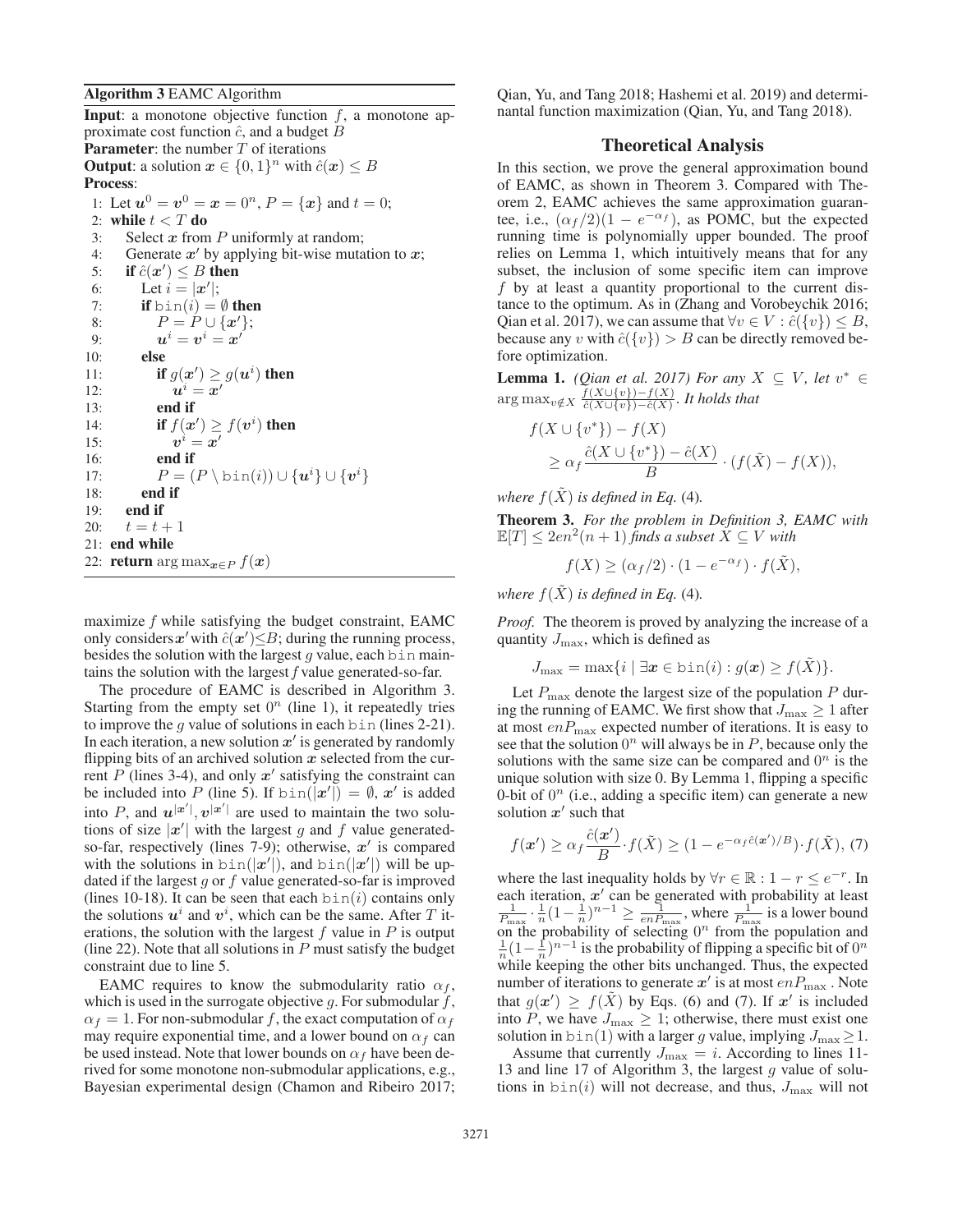decrease. This implies that there always exists  $x \in \text{bin}(i)$ with  $q(x) > f(X)$ .

Next we consider the increase of  $J_{\text{max}}$  until a solution with the f value at least  $(\alpha_f/2)(1 - e^{-\alpha_f}) \cdot f(\overline{X})$  is found. Let  $x$  denote the solution with the largest  $g$  value. By Lemma 1, flipping a specific 0-bit of *x* can generate a solution  $x'$  with  $\overline{a'} = i + 1$  and

$$
f(\mathbf{x}') \ge \alpha_f \frac{\hat{c}(\mathbf{x}') - \hat{c}(\mathbf{x})}{B} \cdot f(\tilde{X})
$$
(8)  
+  $\left(1 - \alpha_f \frac{\hat{c}(\mathbf{x}') - \hat{c}(\mathbf{x})}{B}\right) \left(1 - e^{-\alpha_f \hat{c}(\mathbf{x})/B}\right) f(\tilde{X})$   
=  $\left(1 - \left(1 - \alpha_f \frac{\hat{c}(\mathbf{x}') - \hat{c}(\mathbf{x})}{B}\right) e^{-\alpha_f \hat{c}(\mathbf{x})/B}\right) f(\tilde{X})$   
 $\ge \left(1 - e^{-\alpha_f \hat{c}(\mathbf{x}')/B}\right) \cdot f(\tilde{X}),$ 

where the first inequality holds by  $g(x) = f(x)/(1$  $e^{-\alpha_f \hat{c}(x)/B}$   $\geq f(\tilde{X})$  due to  $J_{\text{max}} = i$ , and the last inequality holds by  $\forall r \in \mathbb{R} : 1 - r \leq e^{-r}$ . Thus, we have  $g(x') \geq f(\tilde{X})$ . In each iteration,  $x'$  can be generated with  $g(x') \ge f(\tilde{X})$ . In each iteration,  $x'$  can be generated with<br>probability at least  $\frac{1}{P_{\text{max}}} \cdot \frac{1}{n} (1 - \frac{1}{n})^{n-1} \ge \frac{1}{e n P_{\text{max}}}$ , imply-<br>ing that the expected number of iterations until generating ing that the expected number of iterations until generating *x'* with  $|x'| = i + 1$  and  $g(x') \ge f(\tilde{X})$  is at most  $enP_{\text{max}}$ .<br>We then consider two cases for  $\hat{c}(x')$ We then consider two cases for  $\hat{c}(\mathbf{x}')$ .<br>
(1) If  $\hat{c}(\mathbf{x}') > B$  Eq. (8) implies  $f(\mathbf{x}')$ 

(1) If  $\hat{c}(\mathbf{x}') > B$ , Eq. (8) implies  $f(\mathbf{x}') \geq (1 - e^{-\alpha_f})f(\tilde{X})$ .<br>Let  $\mathbf{u} \in \arg \max_{\mathbf{x} \in V(\hat{z}(\{u\})) \leq B} f(\{u\})$ . We have Let  $y \in \arg \max_{u \in V : \hat{c}(\{u\}) < B} f(\{u\})$ . We have

$$
f(\mathbf{x}') = f(\mathbf{x}) + (f(\mathbf{x}') - f(\mathbf{x})) \tag{9}
$$
  
\n
$$
\leq f(\mathbf{x}) + f(\mathbf{x}' \setminus \mathbf{x}) / \alpha_f
$$
  
\n
$$
\leq f(\mathbf{x}) + f(\mathbf{y}) / \alpha_f
$$
  
\n
$$
\leq (f(\mathbf{x}) + f(\mathbf{y})) / \alpha_f,
$$

where the first inequality holds by Definition 1, and the last holds by  $\alpha_f \in [0, 1]$ . In each iteration, *y* can be generated by selecting  $0^n$  and flipping a specific 0-bit, occurring with probability at least  $\frac{1}{enP_{\text{max}}}$ . Thus, *y* can be generated in at most  $enP_{\text{max}}$  expected number of iterations. According to the updating procedure of  $P$  in lines 7-10 and 14-17, we know that once *y* is generated, P will always contain a solution  $z \in \text{bin}(1)$  with  $f(z) \geq f(y)$ . It can also be verified that there always exists one solution  $z' \in \text{bin}(i)$  with  $f(z') \ge f(x)$ . By line 22 of Algorithm 3, the solution with the largest f value will be finally returned. Thus EAMC can the largest  $f$  value will be finally returned. Thus, EAMC can output a solution with the  $f$  value at least

$$
\max\{f(\boldsymbol{x}), f(\boldsymbol{y})\} \geq (\alpha_f/2)(1 - e^{-\alpha_f}) \cdot f(\tilde{X}).
$$

(2) If  $\hat{c}(\mathbf{x}') \leq B$ , according to the updating procedure of P in lines 7-13 and 17 we know that  $\mathbf{x}'$  will be added into P in lines 7-13 and 17, we know that  $x'$  will be added into  $P$ , because there does not exist  $z \in \text{bin}(i + 1)$  with  $g(z) \ge$  $g(\mathbf{x}')$ ; otherwise,  $g(z) \ge g(\mathbf{x}') \ge f(\tilde{X})$ , contradicting with the definition of  $J_{\text{max}}$ . Now  $J_{\text{max}} = i + 1$ the definition of  $J_{\text{max}}$ . Now,  $J_{\text{max}} = i + 1$ .

Repeating the above analysis, EAMC will output a solution *z* with  $f(z) \geq (\alpha_f/2)(1 - e^{-\alpha_f}) \cdot f(X)$ , which achieves the desired approximation guarantee, or  $J_{\text{max}}$  will continue to increase until reaching the maximum value n. The latter case implies  $\hat{c}(1^n) \leq B$ , and EAMC will output  $1^n$ , which is optimal as f is monotone.

Now we examine the total expected number of iterations. To make  $J_{\text{max}} \geq 1$ , the expected number of iterations is at most  $enP_{\text{max}}$ ; to increase  $J_{\text{max}}$  from 1 to n, the expected number of iterations is at most  $(n - 1) \cdot enP_{\text{max}}$ ; to generate *y*, the expected number of iterations is at most  $enP_{\text{max}}$ . Because there are at most two solutions in  $bin(i)$ , where  $1 \leq i \leq n-1$  (line 17 of Algorithm 3), and at most one solution in  $\text{bin}(0)$  and  $\text{bin}(n)$ , we have  $P_{\text{max}} \leq 2n$ . Thus, the total expected number of iterations is at most  $(n + 1) \cdot enP_{\text{max}} \leq 2en^2(n + 1).$ П

When the exact computation of  $\alpha_f$  is difficult, a lower bound (denoted by  $\alpha$ ) on  $\alpha_f$  can be used in the surrogate objective  $q$ , and EAMC achieves the approximation ratio of  $(\alpha_f/2) \cdot (1 - e^{-\alpha})$ , as shown in Corollary 1. In the proof of Theorem 3, the factor containing the first  $\alpha_f$  (i.e.,  $\alpha_f/2$ ) in the approximation ratio is derived from Eq. (9), which does not depend on g. Thus, this factor keeps unchanged. The factor containing the second  $\alpha_f$  (i.e.,  $1-e^{-\alpha_f}$ ) is derived from Eq. (8), which applies the definition of g. As  $\alpha$  is used in g now, the  $\alpha_f$  in this factor changes to  $\alpha$  accordingly.

Corollary 1. *For the problem in Definition 3, when a lower bound (denoted by*  $\alpha$ ) *on*  $\alpha_f$  *is applied to the surrogate objective* g *in Eq.* (6)*, EAMC with*  $\mathbb{E}(T) \leq 2en^2(n+1)$  *finds a subset*  $X \subseteq V$  *with* 

 $f(X) \geq (\alpha_f/2) \cdot (1 - e^{-\alpha}) \cdot f(\tilde{X}),$ 

*where*  $f(\tilde{X})$  *is defined in Eq.* (4)*.* 

# Empirical Study

In this section, we empirically examine the performance of EAMC on the applications of maximum coverage, influence maximization, and sensor placement. For each tested instance of each application, we select the generalized greedy algorithm for the baseline, and plot the curve of  $f$  over the running time for EAMC. As EAMC is a randomized algorithm, we repeat the run 10 times independently and report the average results.

Maximum Coverage. We use two real-world data sets *frb30-15-mis-1* and *frb35-17-mis-1*, from (https://turing.cs. hbg.psu.edu/txn131/vertex\_cover.html). Both of them are graphs. The former contains 450 vertices and 17,827 edges, and the latter contains 595 vertices and 27,856 edges. For each vertex, we generate a set which contains the vertex itself and its adjacent vertices. Linear cost constraints are considered, where  $c(X) = \sum_{v \in X} c_v$ . We use two settings of  $c_v$ :<br>(1) as in (Harshaw et al. 2019),  $c_v = 1 + \max\{d(v) - a_v\}$ (1) as in (Harshaw et al. 2019),  $c_v = 1 + \max\{d(v) - q, 0\}$ , where  $d(v)$  is the out-degree of vertex v and q is a constant (which is set to 6 in our experiment); (2)  $c_v$  is assigned a random number from  $(0, 1]$ . They are called "out-degree" and "random" linear cost constraints, respectively. The budgets B are set to 500 and 1, respectively, for these two kinds of settings. The curves are plotted in Figure 1.

Influence Maximization. Another two graphs *random graphs with 100 vertices* (100 vertices, 3,465 edges) and *random graphs with 200 vertices* (200 vertices, 9,950 edges) from (https://turing.cs.hbg.psu.edu/txn131/vertex cover.html) are used as the social networks, which are briefly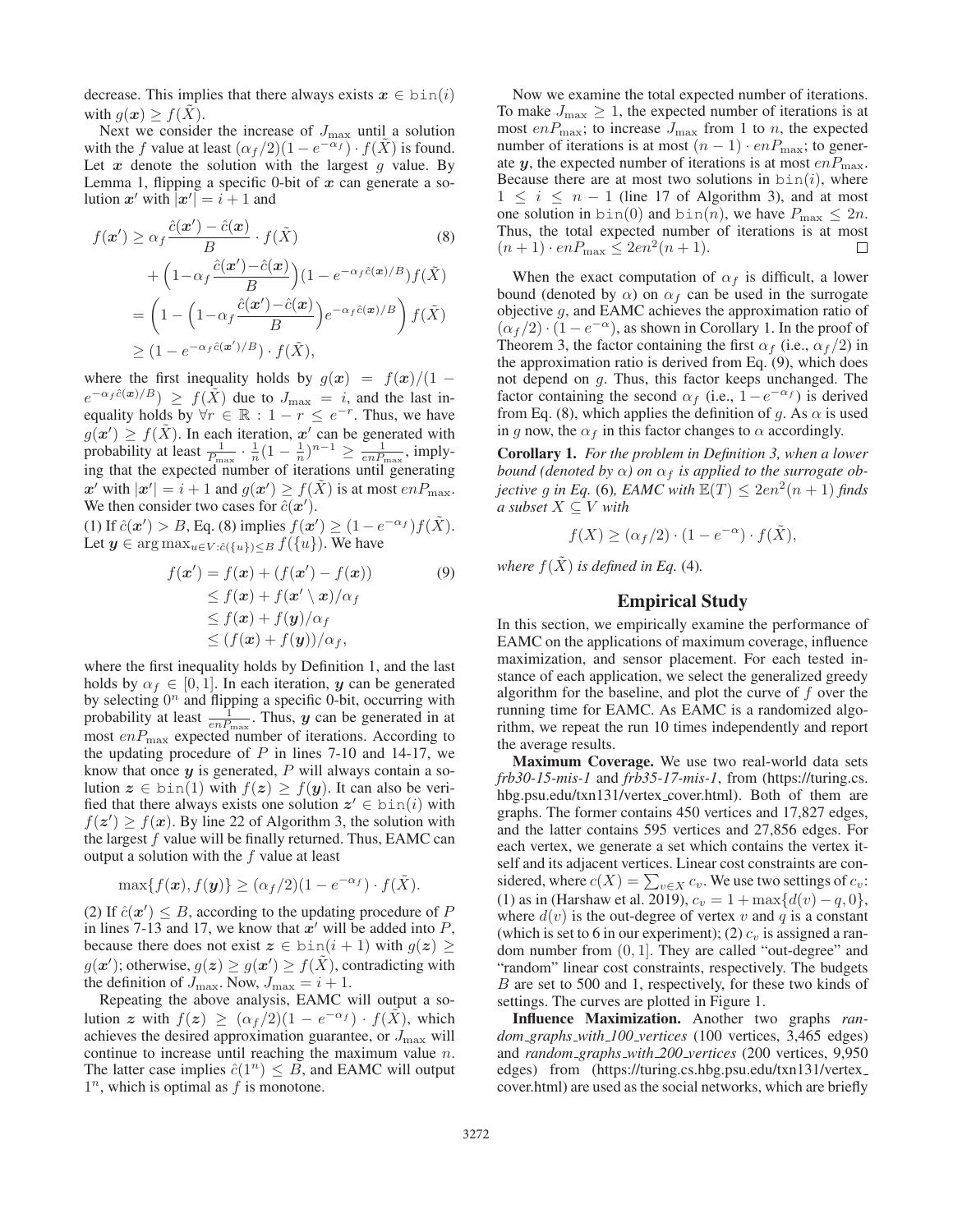

Figure 1: Maximum coverage with two kinds of linear cost constraints (out-degree and random). Number of covered vertices: the larger, the better.

called *graph100* and *graph200*, respectively. The probability of each edge is set to 0.05. We also consider two settings for the linear cost constraint: out-degree and random. Note that the out-degree linear cost constraint is different from that used in the experiment of maximum coverage. As in (Crawford 2019),  $c_v = 1 + (1 + |\xi|) \cdot d(v)$ , where  $\xi$  is a random number drawn from the normal distribution  $\mathcal{N}(0, 0.5^2)$ . The budgets B are set to 50 and 3, respectively.

Note that for estimating the influence spread (i.e., the expected number of nodes activated), we simulate the diffusion process 100 times independently and use the average as an estimation. That is, the objective function evaluation is noisy. But for the output solutions of the algorithms, we average over 10,000 times for more accurate estimation. Since the behavior of the greedy algorithm is randomized under noise, we also repeat its run 10 times independently and report the average results. The curves are plotted in Figure 2.

Sensor Placement. We use the same setting as in (Qian et al. 2017). Two real-world data sets and the routing constraint are tested. One data set (http://db.csail.mit.edu/ labdata/labdata.html) is collected from sensors installed at 54 locations of the Intel Berkeley Research lab, and the other (Zheng, Liu, and Hsieh 2013) is air quality data collected from 36 monitoring stations in Beijing. The light and temperature measures are extracted, respectively. A complete graph is used for the routing network, where the cost of each node is assigned a random number drawn from the normal distribution  $\mathcal{N}(0.08, 0.1^2)$ , and the cost of each edge corresponds to the physical distance between two locations, which is normalized to  $[0, 0.01]$ . Note that the entropy is calculated using the observed frequency, and the routing cost is computed approximately by the nearest neighbor method (Rosenkrantz, Stearns, and Lewis 1977). The budget B is set to 1. The curves are plotted in Figure 3.

In Figures 1, 2 and 3, the running time is considered in the number of objective function evaluations, and one unit on



Figure 2: Influence maximization with two kinds of linear cost constraints (out-degree and random). Influence spread: the larger, the better.



Figure 3: Sensor placement with the routing constraint. Entropy: the larger, the better.

the x-axis corresponds to  $n^2$  evaluations, the running time order of the generalized greedy algorithm. We can observe that EAMC can always find better solutions than the generalized greedy algorithm by performing more objective function evaluations, verifying that EAMC, as an anytime algorithm, can use more time to find better solutions. Note that the curves of EAMC may decrease in Figure 2, which is because the better solution may be deleted due to the noise in evaluating the objective influence spread.

We also plot the curve of  $f$  over the running time for POMC. It can be observed that the performance of POMC is not very stable. POMC can perform the best in several cases, but can also perform even worse than the generalized greedy algorithm in Figure 2(b). This may be because the population size of POMC can be very large sometimes. For example, in Figure 2(b), the population size of POMC can reach 70 while that of EAMC is at most 23; in Figure 3(b), the largest population size of POMC can be over 7 (137/19) times that of EAMC. Note that an overly large population size will lead to a small probability of selecting a specific solution for mutation, and thus, deteriorate the efficiency of POMC. The empirical observation is actually consistent with the known theoretical result, i.e., Theorem 2 showing that the upper bound on the expected number of iterations until POMC achieves a desired approximation ratio increases linearly with the largest population size.